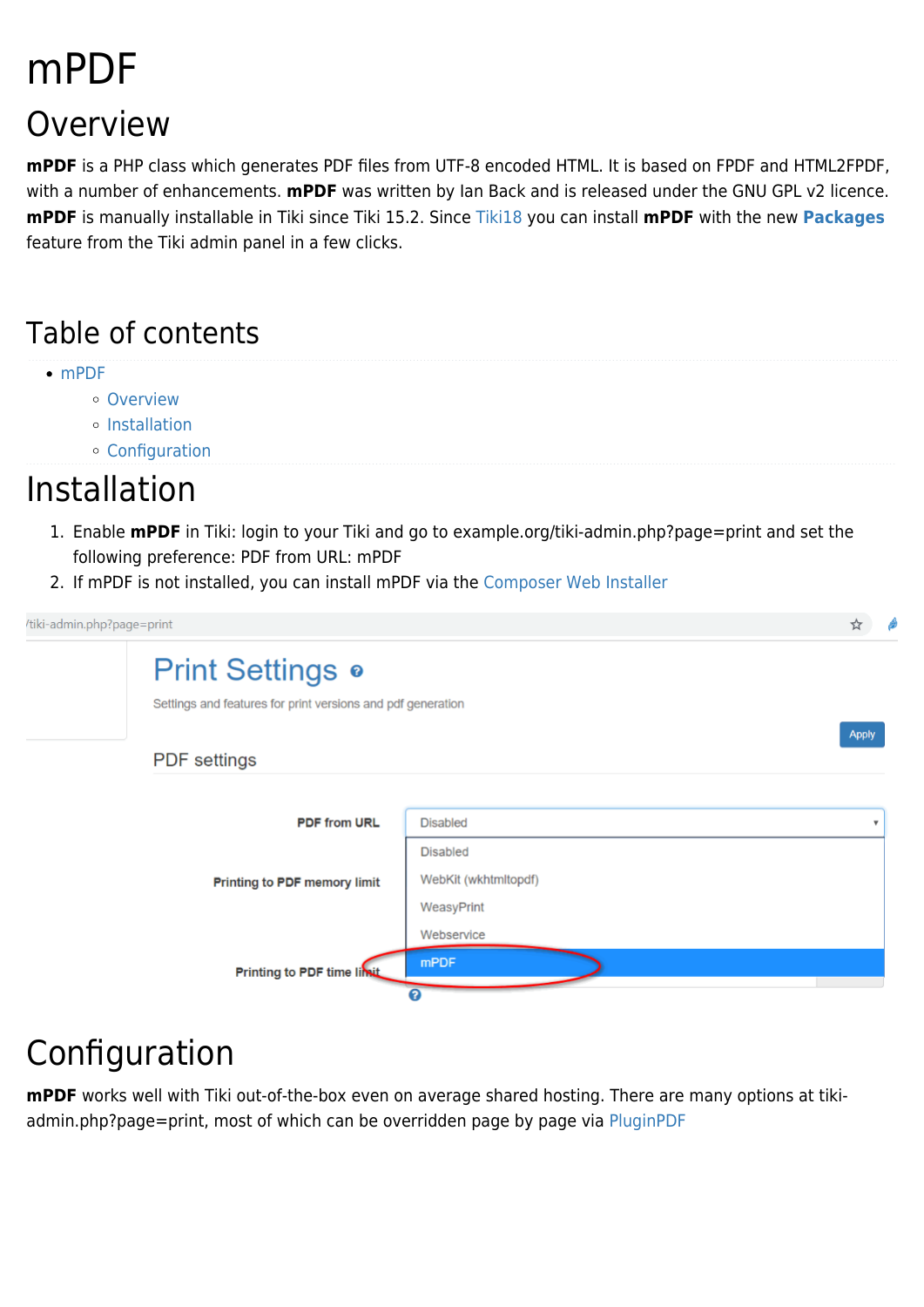#### **Print Settings o**

Settings and features for print versions and pdf generation

| <b>PDF</b> settings                   |                                                                       | Apply   |
|---------------------------------------|-----------------------------------------------------------------------|---------|
|                                       |                                                                       |         |
| <b>PDF from URL</b>                   | <b>mPDF</b>                                                           |         |
|                                       | $C$ 0                                                                 |         |
| <b>PDF Orientation</b>                | Portrait                                                              |         |
|                                       | $\bullet$ $\bullet$                                                   |         |
| PDF page size                         | A <sub>4</sub>                                                        |         |
|                                       | 0                                                                     |         |
| <b>Print Friendly PDF</b>             | ■ 6                                                                   |         |
|                                       |                                                                       |         |
| <b>Table of contents</b>              | $\Box$ 6                                                              |         |
| Link TOC with content                 | $\blacksquare$ 6                                                      |         |
| <b>TOC</b> heading                    | Table of Contents                                                     |         |
|                                       | Ä                                                                     |         |
| <b>PDF TOC levels</b>                 | H1 H2 H3                                                              |         |
|                                       | Θ                                                                     |         |
| <b>Show Page title</b>                | <b>Default</b>                                                        |         |
|                                       | $\bullet$                                                             |         |
| <b>PDF</b> header text                |                                                                       |         |
|                                       | Left text   Center Text  Right Text                                   |         |
|                                       | $\mathbf 0$                                                           |         |
|                                       |                                                                       |         |
| <b>PDF</b> footer text                |                                                                       |         |
|                                       | Left text   Center Text  Right Text<br>0                              |         |
|                                       |                                                                       |         |
| Left margin                           | 10<br>$\bf{O}$                                                        | pixels  |
|                                       |                                                                       |         |
| <b>Right margin</b>                   | 10                                                                    | pixels  |
|                                       | 0                                                                     |         |
| <b>Top margin</b>                     | 10                                                                    | pixels  |
|                                       | 0                                                                     |         |
| <b>Bottom margin</b>                  | 10                                                                    | pixels  |
|                                       | 0                                                                     |         |
| Header margin from top of<br>document | 5                                                                     | pixels  |
|                                       | Warning: Header can overlap text if top margin is not set properly    |         |
|                                       | $\mathbf 0$                                                           |         |
| Footer margin from bottom of          | 5                                                                     | pixels  |
| document                              | Warning: Footer can overlap text if bottom margin is not set properly |         |
|                                       | $\mathbf 6$                                                           |         |
| <b>Hyperlink behaviour in PDF</b>     | <b>Default</b>                                                        | ٧       |
| <b>PDF Bookmarks</b>                  | H1 H2 H3                                                              |         |
|                                       | H1-H6, separated by  .For example: H1 H2 H3                           |         |
|                                       | 0                                                                     |         |
|                                       |                                                                       |         |
| <b>Number of columns</b>              | Default - 1 Column                                                    | v       |
| PDF password for viewing              |                                                                       |         |
|                                       | $\bullet$                                                             |         |
| <b>Watermark text</b>                 |                                                                       |         |
|                                       | $\ddot{\mathbf{c}}$                                                   |         |
| Watermark Image URL                   |                                                                       |         |
|                                       | $\mathbf 6$                                                           |         |
| PDF page background color             |                                                                       |         |
|                                       | $\mathbf 6$                                                           |         |
| PDF page background image             |                                                                       |         |
|                                       | $\bullet$                                                             |         |
| <b>CoverPage text settings</b>        |                                                                       |         |
|                                       | 0                                                                     |         |
| Coverpage Image URL                   |                                                                       |         |
|                                       | $\mathbf 6$                                                           |         |
|                                       |                                                                       |         |
| Printing to PDF memory limit          |                                                                       |         |
|                                       | for example: 256M                                                     |         |
|                                       | ℯ                                                                     |         |
| Printing to PDF time limit            |                                                                       | seconds |
|                                       | ๏                                                                     |         |
|                                       |                                                                       |         |